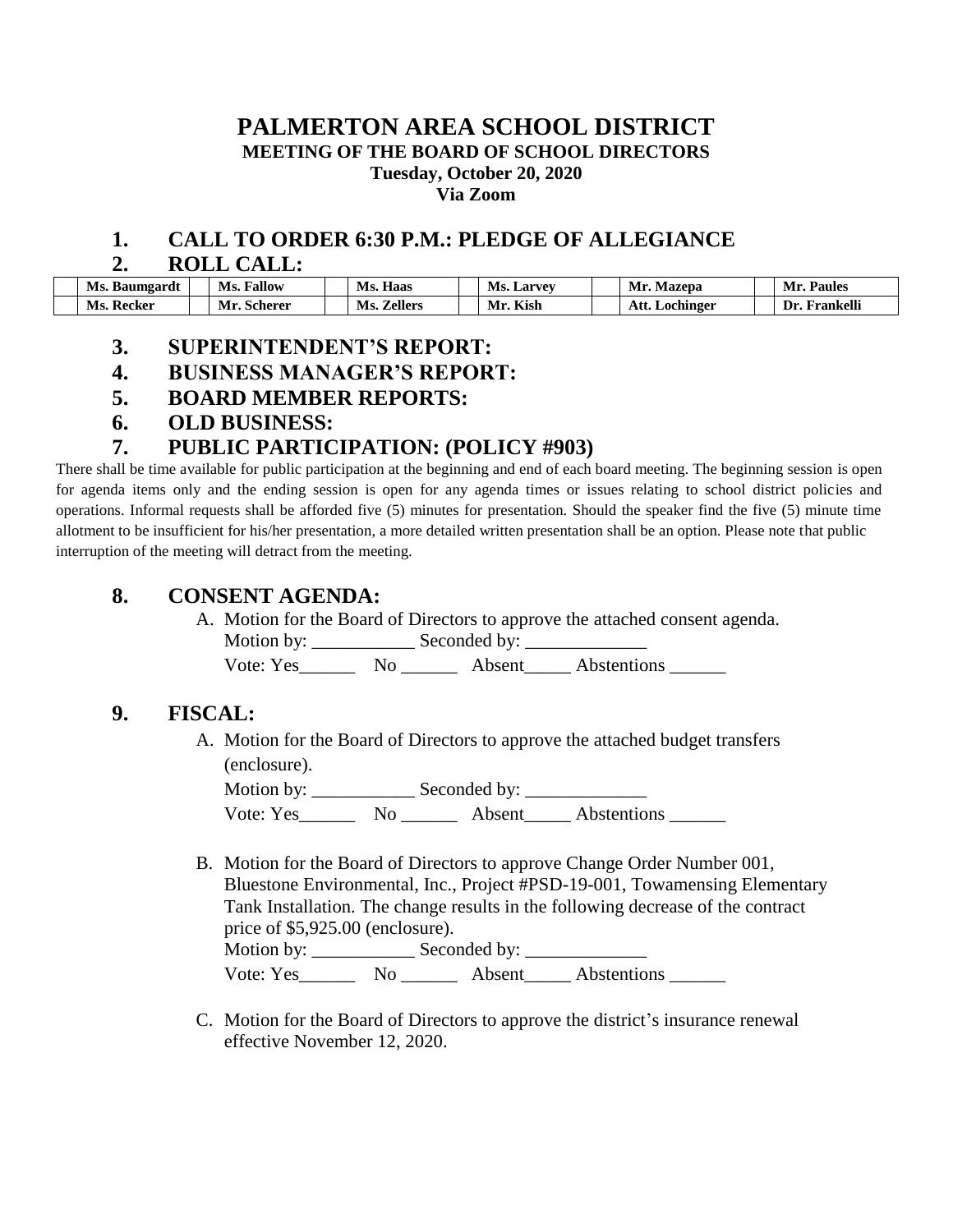| Coverage                       | <b>Carrier</b>     | <b>Expiring</b><br><b>Term</b><br>Premium | <b>Proposed</b><br><b>Term</b><br>Premium |
|--------------------------------|--------------------|-------------------------------------------|-------------------------------------------|
| Property                       | CM Regent Ins. Co. | \$56,700                                  | \$61,402                                  |
| General Liability and<br>Crime | CM Regent Ins. Co. | \$30,488                                  | \$31,353                                  |
| Automobile                     | CM Regent Ins. Co. | \$5,855                                   | \$6,363                                   |
| <b>Equipment Breakdown</b>     | CM Regent Ins. Co. | \$5,286                                   | \$4,310                                   |
| Umbrella                       | CM Regent Ins. Co. | \$12,847                                  | \$12,750                                  |
| <b>Cyber Liability</b>         | Lloyds of London   | \$7,005.36                                | \$7,584.22                                |
| School Leaders' Liability      | CM Regent Ins. Co. | \$18,656                                  | \$20,003                                  |
| <b>Total:</b>                  |                    | \$136,837.36                              | \$143,765.22                              |

Motion by: \_\_\_\_\_\_\_\_\_\_\_ Seconded by: \_\_\_\_\_\_\_\_\_\_\_\_\_ Vote: Yes\_\_\_\_\_\_\_\_ No \_\_\_\_\_\_\_\_ Absent\_\_\_\_\_ Abstentions \_\_\_\_\_\_\_

## **10. PERSONNEL:**

A. Approve Jamie Schuler as Assistant to the Superintendent, effective upon release from her current employer, at a salary of \$95,000 prorated.

Motion by: \_\_\_\_\_\_\_\_\_\_\_ Seconded by: \_\_\_\_\_\_\_\_\_\_\_\_\_

Vote: Yes\_\_\_\_\_\_\_\_ No \_\_\_\_\_\_\_\_ Absent\_\_\_\_\_\_ Abstentions \_\_\_\_\_\_\_

#### **11. PUBLIC PARTICIPATION:**

## **12. FOR THE GOOD OF THE ORDER:**

#### **13. ADJOURNMENT:**

 Motion by: \_\_\_\_\_\_\_\_\_\_ Seconded by: \_\_\_\_\_\_\_\_\_\_\_\_\_\_ Vote: Yes\_\_\_\_\_\_\_\_ No \_\_\_\_\_\_\_\_ Absent\_\_\_\_\_\_ Abstentions \_\_\_\_\_\_\_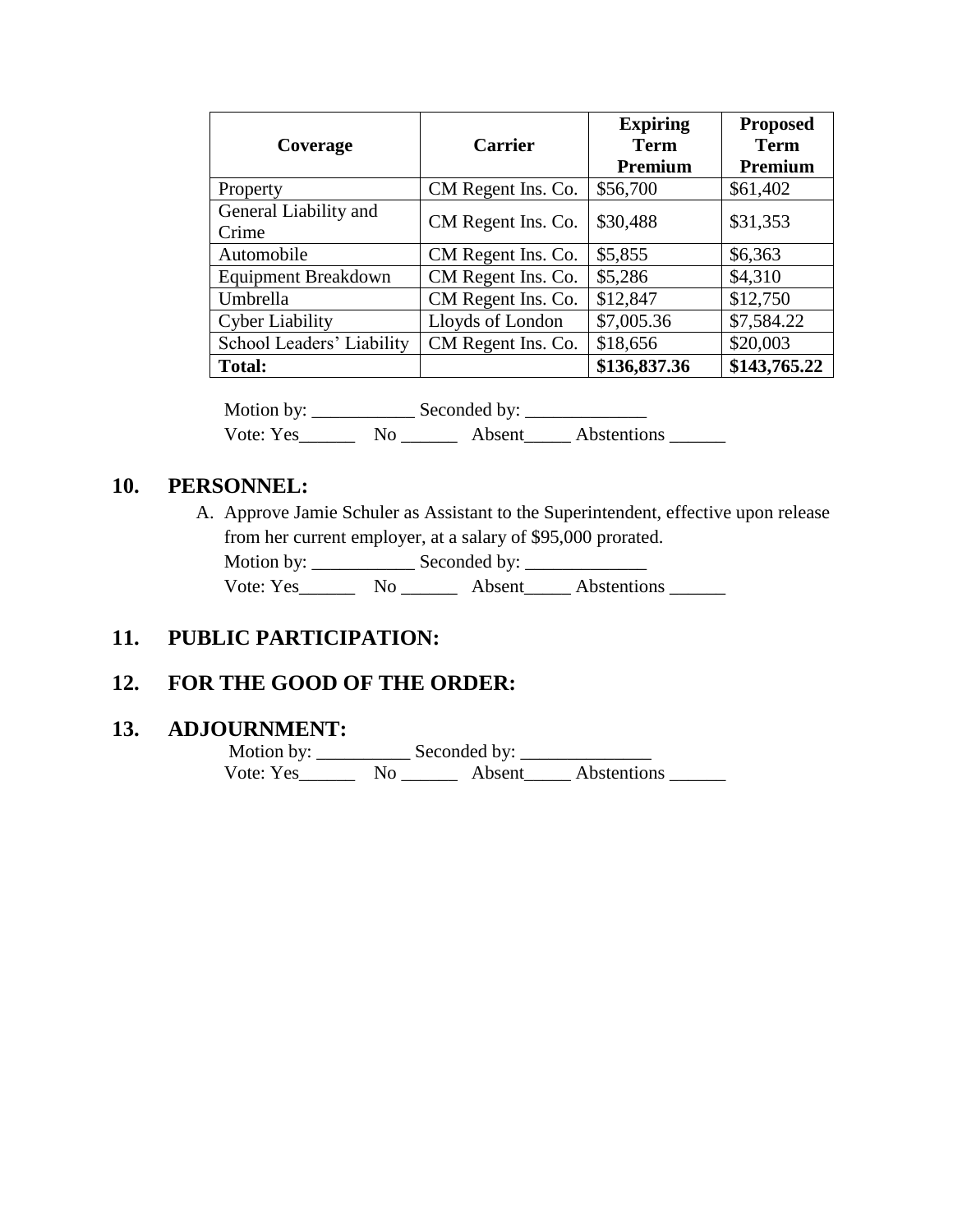# **PALMERTON AREA SCHOOL DISTRICT CONSENT AGENDA Tuesday, October 20, 2020**

### **1. MEETING MINUTES:**

- A. Approve the Board Minutes from September 15, 2020 (enclosure)
- B. Approve the Board Minutes from October 6, 2020 (enclosure)

## **2. FISCAL:**

- A. Approve the Accounts Payable Reports (enclosures)
- B. Approve the Treasurer's Reports (enclosures)

## **3. PERSONNEL:**

- A. Approve the following column movement:
	- Brian Stevko Master's to Master's  $+15$
- B. Accept the resignation of Joyce Paulinho as curriculum coordinator (CAC) co-advisor at Towamensing Elementary School for Kindergarten & First Grade
- C. Approve the following reassignment from curriculum coordinator (CAC) co-advisor to curriculum coordinator advisor at Towamensing Elementary School for the 2020-21 school year:

| <b>Brittany Zeky</b> | Kindergarten and Grade 1 Advisor \ \$1,738 |  |
|----------------------|--------------------------------------------|--|
|                      |                                            |  |

D. Approve the following club/class advisor at the High School for the first semester of the 2020-21 school year pending the completion of a health and safety plan:

| <b>Brandyn Miller</b> | Stage Crew Advisor (1 semester) | \$1,020 |
|-----------------------|---------------------------------|---------|
|-----------------------|---------------------------------|---------|

- E. Accept the retirement of Jose Elvir, High School Spanish Teacher, effective at the end of first semester (tentative date of January 28, 2021)
- F. Approve the uncompensated leave request for employee #489 through the last day of 2020- 21 school year (tentative June 10, 2021)
- G. Approve the first reading of Policy #339 Uncompensated Leave (enclosure)
- H. Approve the attached tuition reimbursement (enclosure)